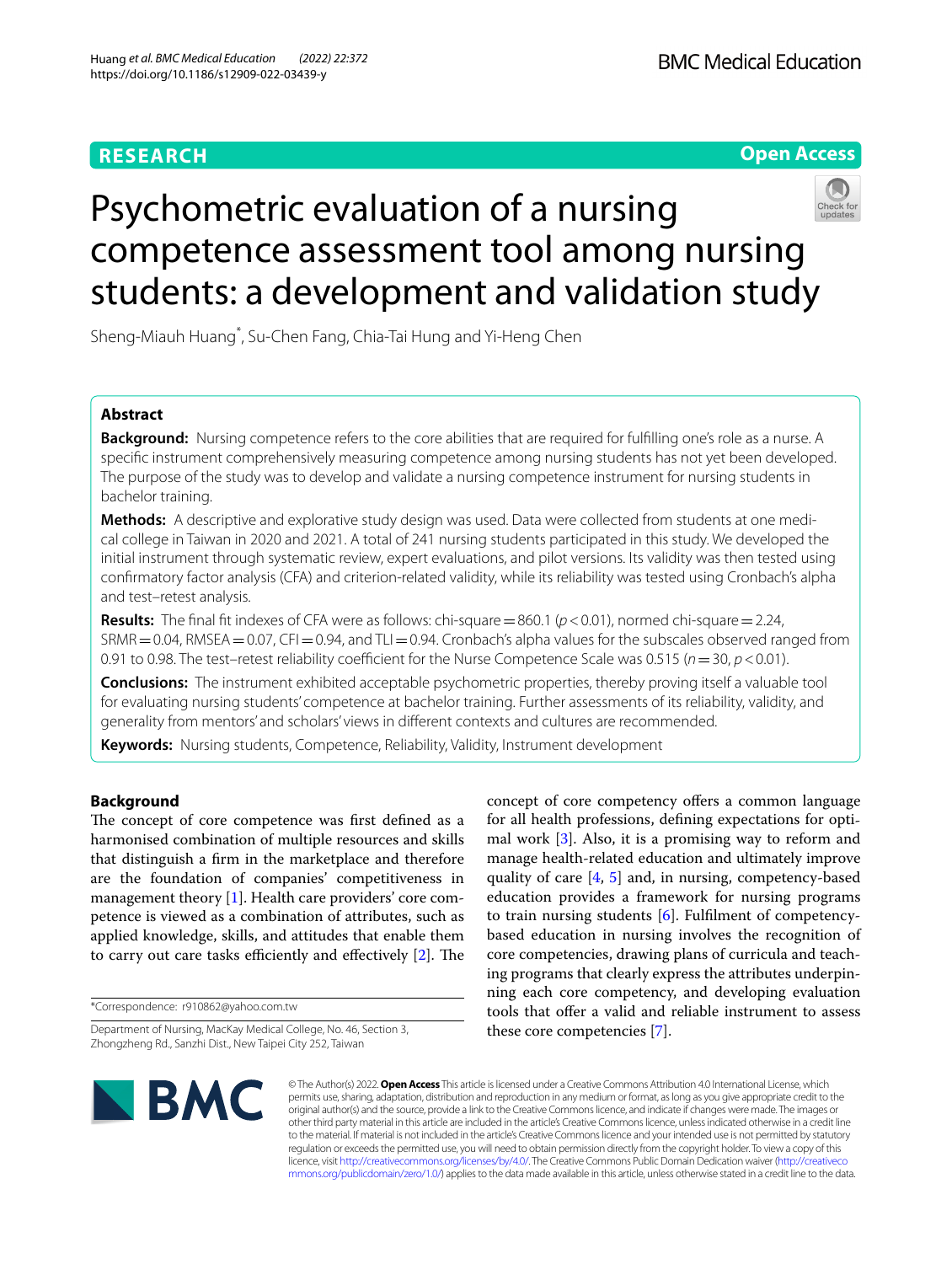Both generic and specifc instruments have been developed to measure nursing competence during education among students and newly graduated nurses  $[8, 9]$  $[8, 9]$  $[8, 9]$  $[8, 9]$  $[8, 9]$ . The Nurse Competence Scale is the most widely used instrument measuring nursing competence [\[8\]](#page-7-7), is rooted in Benner's domains of clinical expertise [\[10\]](#page-7-9). Based on best-evidence synthesis, Hisar's instrument for nursing students was recommended to assess nursing competence [[11](#page-7-10)]. In Asia, Holistic Nursing Competence Scale was developed to measure general aptitude, staff education and management, ethical practice, the provision of nursing care, and professional development  $[12]$  $[12]$  $[12]$ . The competency inventory, a generic instrument for nursing students based on a learning perspective and developed by Taiwan's researchers in 2013, measures fve competency concepts: ethics and responsibility, general clinical skills, lifelong learning, clinical biomedical science, and caring and critical thinking reasoning [[13\]](#page-7-12). Kao et al. [[14](#page-7-13)] also developed Competence Scale for Clinical Nurses to measure three competency concepts: basic care skills, being dedicated to work, and patient-centered and ethical considerations. Specifc instruments have been also developed for particular felds (e.g., mental health nursing; Moskoei et al. [[15\]](#page-7-14)) or for measuring certain competencies (e.g., cultural competence; Lin et al. [[16\]](#page-7-15)).

There is little consensus among educators on which core competencies to evaluate during nursing education programs or on the validated tools to use. There are signifcant problems associated with the language used to describe competencies when assessing nursing students [[17\]](#page-7-16). Moreover, even though diferent nursing education programs have been established, little data is available about the evaluation processes and tools used for nursing students who experience classroom learning and clinical practice. The development of a holistic clinical assessment tool with a reasonable level of validity and reliability is needed  $[18]$  $[18]$ . Therefore, this study's main aim is to develop and validate a nursing competence instrument for nursing students at a college/university in Taiwan.

Nursing students can acquire abilities through experience and learning and, subsequently, can develop competences (behavioural characteristics) [[19](#page-8-1)]. Until now, there have been over 11,000 competence assessments [\[8](#page-7-7)]. In nursing, competence evaluation should be based on reliable and valid processes to capture the multi-dimensional nature of nursing competences [\[20](#page-8-2)]. Because there is no consensus regarding nursing competencies among nursing professionals, our literature review seeks to understand the initial concepts of nursing competency.

Both Matsutani et al. [[21\]](#page-8-3) and Fukada [\[19](#page-8-1)] identify the ability to understand individual situations as a main nursing competency. Hence, the clinical judgments toward health examination and many diseases and treatments was identifed as medical-related knowledge and a basic ability to understand and assess the competence of individuals for nursing education in our study.

The nursing process including assessment, diagnosis, planning, implementation, and evaluation to deliver holistic, patient-focused care still guides nursing care today [\[22](#page-8-4), [23](#page-8-5)]. In our study, we defne basic nursing skill as the ability to apply nursing process in clinical practice. Here, caring, responsibility, and ethical concerns are involved in the nursing process [\[18](#page-8-0), [24–](#page-8-6)[26](#page-8-7)]. Additionally, critical thinking includes the processes of seeking, obtaining, evaluating, analysing, synthesising, and conceptualising information [[27,](#page-8-8) [28](#page-8-9)] and is helpful in keeping nursing diagnostic processes accurate and reliable  $[29]$  $[29]$  $[29]$ . The ability to think critically among training nursing undergraduates has been described in several studies [[18,](#page-8-0) [29\]](#page-8-10). We outline critical thinking as the ability to apply logical reasoning and speculation to respond appropriately to complex situations and problems nursing students face.

Poor communication and poor interpersonal relationships could be a central cause of bad patient outcomes and errors in clinical care [\[18](#page-8-0), [30](#page-8-11), [31\]](#page-8-12). Worldwide, leading healthcare organisations have recognised that interprofessional collaboration is indispensable to improve healthcare delivery [[32\]](#page-8-13). So, it is expected that nursing students will appropriately express ideas and respond efectively to the patient when working in a medical care team. The growing diversity of cultures globally has intensifed; thus, to deliver safe, efective, and culturally appropriate care, collaboration with global partners for the development of cultural competence in nursing students is one possible pedagogy [\[33](#page-8-14)]. Here, nursing students with global visions might have the necessary capabilities to face the challenges of emerging global conditions with an awareness of shared values and belonging to a common social and cultural space [[34\]](#page-8-15). Life-long learning, recognised as a necessity for the development of the nursing profession [\[35](#page-8-16), [36](#page-8-17)], is an important attitude of competency for newly graduated registered nurses [\[37](#page-8-18)]. With the advancement of health-related science and technology and the discovery of new diseases, we expect students to actively search for knowledge and understanding and to use these to meet their professional lifetime needs. This is consistent with the concepts regarding continuous learning or professional development in previous studies [\[11](#page-7-10), [35](#page-8-16), [36\]](#page-8-17).

Although many core competencies have been studied in the past, the core competencies of nursing need to be revised in time to provide appropriate care as world health issues continue to change. Based on the above context of core abilities that are required for fulflling one's role as a nurse, nursing competence in our study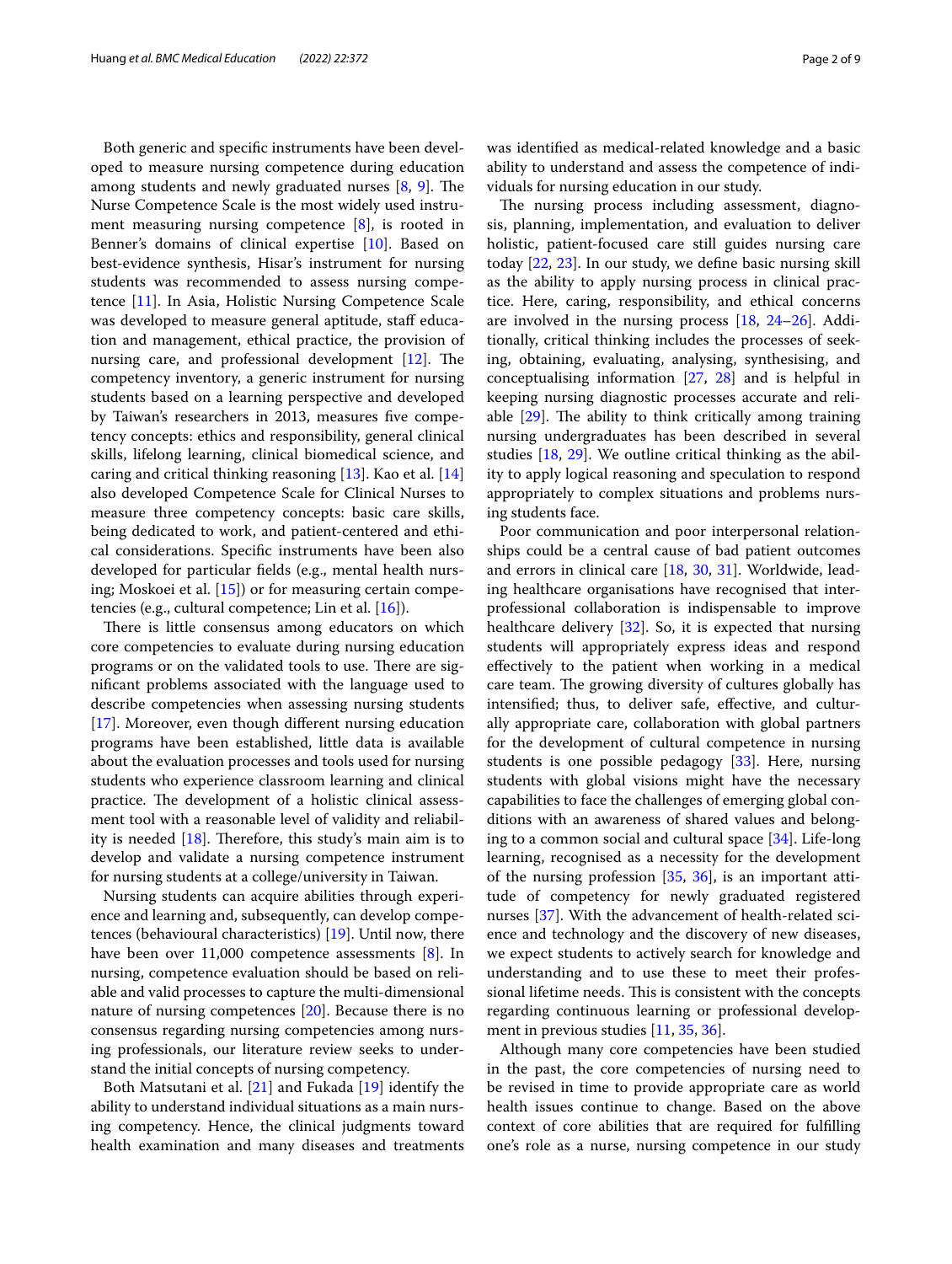was addressed specifcally as medical related knowledge, basic nursing skills, communication and cooperation, life-long learning, global vision, and critical thinking.

# **Methods**

# **Aim**

The aim of this study was to develop and validate a nursing competence instrument for nursing students in bachelor training.

## **Study design and settings**

A descriptive and explorative study design was used to develop the new Nursing Student Competence Scale (NSCS), conceived to measure the ability of nursing students. Scale development and validation were conducted through a two-stage process at one medical college in Taiwan from August 2020 to July 2021.

## **Participants**

The participants were nursing students at MacKay medical college in Taiwan. The college enrolls 40 nursing students per year and has switched to 80 students per year beginning in 2018. Students who majored in nursing, who had fnished at least one semester, and who could communicate in Chinese were invited for the study. Since previous temporary leave or drop out could infuence the development process of nursing competence, we excluded students with these characteristics from the study. After the researcher explained the study purpose to all eligible students, those students would receive a paper copy of the questionnaire. Those students interested in participating in the study could complete and return the questionnaire in a stationary envelope.

#### **Instrument and procedure**

#### *Stage I: scale development*

Item generation and reduction were conducted at this stage. Relevant concepts were frst established via a literature review through which we identifed core competencies among nurses or nursing students. Based on our literature fndings, core competencies specifcally refer to medical-related knowledge, basic nursing skills, communication and cooperation, life-long learning, global vision, and critical thinking. An exploratory qualitative study was then conducted using these concepts to collect data from 5 nursing professionals. Thus, nursing competence was addressed in the context of core abilities that are required for fulflling one's role as a nurse.

Initially, a pool of 30 potential items was generated through the aforementioned methods. The responses to each item were based on a 5-point Likert scale. A higher scale score meant a greater nursing ability. In our study, an expert's rating and a pilot test were conducted to delete unnecessary items and refne the useful items. We recruited 5 experts from medical, surgical, obstetric, pediatric, or community nursing felds and asked them to rate the original 30 items of the new NSCS and discuss whether each item was relevant and important. Then, they listed the reasons why they revised certain items and gave specifc suggestions. Each item was rated on two domains: relevance and importance. This rating was based on a 5-point scale. The higher the scale score, the more relevant or important it was. Finally, a 30-item NSCS was generated.

## *Stage II: scale validation*

We used descriptive statistics (mean, standard deviation, frequency, and percentage) to describe the socio-demographic characteristics of the sample (age, gender, grade, private/ public high school, and family location) as well as to analyse item scores. The independent t-test was used to examine whether the diference between the highest (top 27) and lowest percentile (lowest 27) groups difered statistically  $(p<0.05)$ . Both the critical ratio (CR) of more than 3.5 and item total correlations of less than 0.30 were applied to reduce the number of items and discriminate the adequacy of each item from the subject response [\[38](#page-8-19)].

We assessed construct validity through confrmatory factor analysis (CFA). CFA analyses were performed using IBM SPSS Amos 21.0. CFA was performed using the robust maximum likelihood estimator method (MLR). Based on Hoyle's [[39\]](#page-8-20) recommendations and a multifaceted approach to the assessment of model ft [[40–](#page-8-21)[43\]](#page-8-22), chi-square ( $\chi$ 2), normed chi-square (CMIN/DF  $\approx$ 2), comparative fit index (CFI; values  $\geq$  0.90), the Tuker

<span id="page-2-0"></span>**Table 1** Characteristics of the Nursing Students ( $n = 241$ )

| <b>Characteristic</b>        | n   | %    |  |
|------------------------------|-----|------|--|
| Year                         |     |      |  |
| First                        | 67  | 27.8 |  |
| Second                       | 68  | 28.2 |  |
| Third                        | 76  | 31.5 |  |
| Fourth                       | 30  | 12.4 |  |
| Sex                          |     |      |  |
| Male                         | 41  | 17   |  |
| Female                       | 200 | 83   |  |
| Previous high school         |     |      |  |
| Private                      | 41  | 17   |  |
| Public                       | 200 | 83   |  |
| Family location              |     |      |  |
| North                        | 176 | 73.0 |  |
| Central                      | 36  | 14.9 |  |
| South                        | 19  | 7.9  |  |
| Eastern and outlying islands | 10  | 4.1  |  |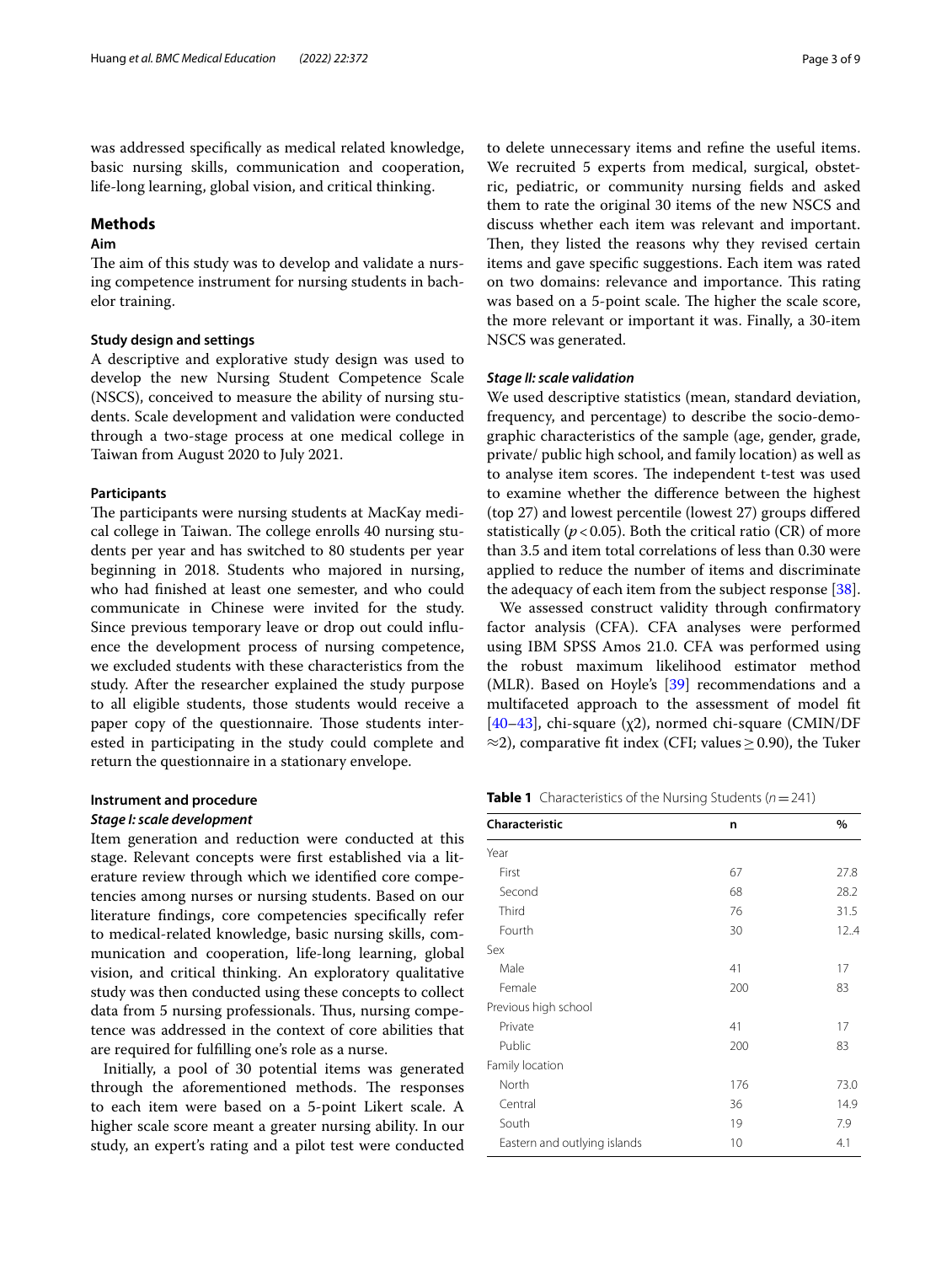# <span id="page-3-0"></span>**Table 2** Item Analysis of Nursing Student Competence Scale (*n*=241)

| Competence/Items                     |                                                                                                                                     | Mean  | <b>Standard</b><br>deviation | <b>Critical ratio</b> | Correlation<br>to total<br>Score |
|--------------------------------------|-------------------------------------------------------------------------------------------------------------------------------------|-------|------------------------------|-----------------------|----------------------------------|
| Medical related knowledge            |                                                                                                                                     | 15.81 | 5.25                         |                       |                                  |
| -1                                   | Can explain the meaning of the clinical examination                                                                                 | 3.20  | 1.08                         | 24.91*                | 0.846                            |
| 2                                    | Can explain the meaning of the laboratory test                                                                                      | 3.18  | 1.11                         | $27.62*$              | 0.86                             |
| 3                                    | Can recognize the treatments and strategies of common diseases                                                                      | 3.25  | 1.06                         | 24.52*                | 0.835                            |
| 4                                    | Can accurately assessment the effect of medical treatment                                                                           | 3.11  | 1.13                         | 29.69*                | 0.854                            |
| 5                                    | Can manage the symptoms related to the alteration of patients'<br>condition                                                         | 3.07  | 1.13                         | 32.82*                | 0.865                            |
| <b>Basic nursing skills</b>          |                                                                                                                                     | 17.36 | 5.28                         |                       |                                  |
| 6                                    | Can stay of execution of basic nursing skills                                                                                       | 3.18  | 1.23                         | 33.34*                | 0.802                            |
| 7                                    | Can observe patients' privacy and needs                                                                                             | 3.87  | 1.06                         | 27.07*                | 0.761                            |
| 8                                    | Can proceed physical assessment to confirm patients' health<br>issues                                                               | 3.26  | 1.16                         | 25.66*                | 0.851                            |
| 9                                    | Can provide individual care for patients                                                                                            | 3.42  | 1.22                         | 26.04*                | 0.848                            |
| 10                                   | Can have loyalty on nursing care                                                                                                    | 3.63  | 1.18                         | 25.34*                | 0.793                            |
| <b>Communication and cooperation</b> |                                                                                                                                     | 16.93 | 5.05                         |                       |                                  |
| 11                                   | Can provide clear and specific instruction on nursing care                                                                          | 3.35  | 1.11                         | 26.64*                | 0.844                            |
| 12                                   | Can proceed effectively communicate to improve patients' health<br>problems                                                         | 3.39  | 1.06                         | $20.79*$              | 0.814                            |
| 13                                   | Can fully communicate with family to improve patients' health                                                                       | 3.49  | 1.07                         | $21.31*$              | 0.829                            |
| 14                                   | Can participate in care provided by multidisciplinary medical<br>professionals                                                      | 3.39  | 1.12                         | $22.57*$              | 0.846                            |
| 15                                   | Can help patients and their caregivers to identify the support and<br>resources from different professional                         | 3.31  | 1.10                         | $21.30*$              | 0.844                            |
| Life-long learning                   |                                                                                                                                     | 19.44 | 3.32                         |                       |                                  |
| 16                                   | Can have attitude to active learning innovative knowledge                                                                           | 3.96  | 0.76                         | 28.50*                | 0.661                            |
| 17                                   | Can take the initiative to attend courses promoting nursing<br>professional                                                         | 3.82  | 0.82                         | $24.33*$              | 0.642                            |
| 18                                   | Can face personal difficulties with self-reflection and find strate-<br>gies for improvement                                        | 4.01  | 0.74                         | $26.07*$              | 0.643                            |
| 19                                   | Can effectively do time management to improve personal growth                                                                       | 3.85  | 0.76                         | $25.18*$              | 0.555                            |
| 20                                   | Can understand and plan self-development of personal nursing<br>career                                                              | 3.79  | 0.80                         | 23.49*                | 0.629                            |
| <b>Global vision</b>                 |                                                                                                                                     | 17.51 | 3.54                         |                       |                                  |
| 21                                   | Can understand the global trend of diseases, treatments, and<br>health issues                                                       | 3.51  | 0.78                         | $19.31*$              | 0.626                            |
| 22                                   | Can understand the innovative knowledge about nursing clinical<br>practice and research                                             | 3.42  | 0.84                         | $18.45*$              | 0.74                             |
| 23                                   | Can understand the development of foreign and domestic nurs-<br>ing care                                                            | 3.35  | 0.80                         | 17.76*                | 0.711                            |
| 24                                   | Can perceive global and trans-cultural issues                                                                                       | 3.48  | 0.80                         | 18.96*                | 0.599                            |
| 25                                   | Can practice nursing work with multi-cultural perspective                                                                           | 3.76  | 0.91                         | 23.14*                | 0.632                            |
| <b>Critical thinking</b>             |                                                                                                                                     | 18.00 | 4.18                         |                       |                                  |
| 26                                   | Can have ability of independently proceeding critical thinking                                                                      | 3.80  | 0.82                         | 23.16*                | 0.62                             |
| 27                                   | Can use fundamental medical knowledge and logical thinking to<br>revise care process                                                | 3.57  | 0.99                         | 18.88*                | 0.782                            |
| 28                                   | Can assess health problems with consideration of personal differ-<br>ent circumstance and provide appropriate nursing interventions | 3.56  | 0.99                         | $18.87*$              | 0.836                            |
| 29                                   | Can arrange work with considering the priority of patients' health<br>problems                                                      | 3.74  | 0.93                         | $21.63*$              | 0.785                            |
| 30                                   | Can manage patients' health problem with application of the last<br>evidence outcomes or creative thinking                          | 3.33  | 1.02                         | 19.96*                | 0.76                             |

 $\sqrt[p]{p}$  < 0.05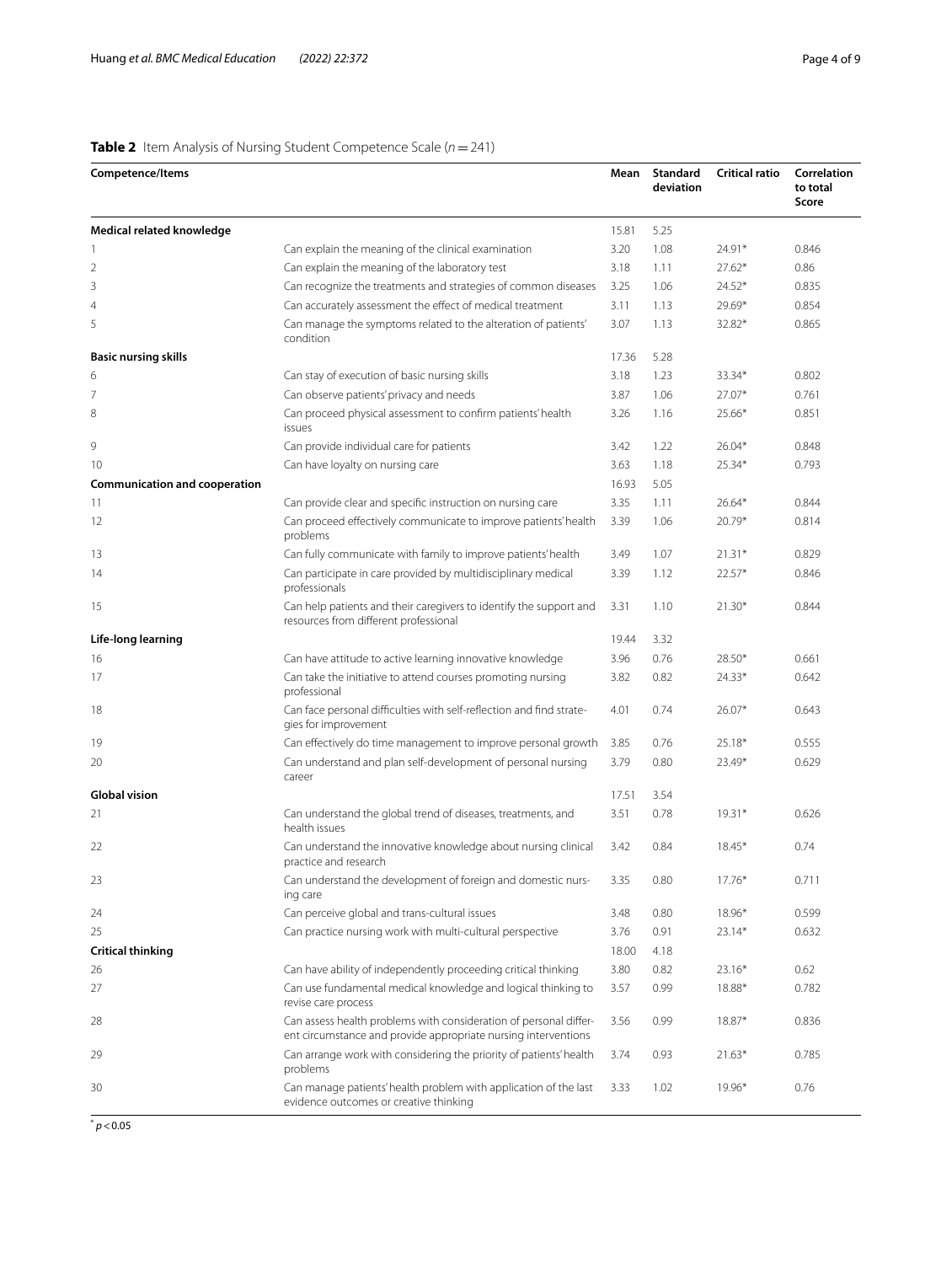and Lewis Index (TLI; values  $\geq$  0.90), the standardized root mean square residual (SRMR; values < 0.08), and the root mean square error of approximation (RMSEA; 0.05≤values≤0.08 indicate a good ft) are typically considered to indicate goodness of the model fit. The criterion-related validity was assessed by investigating its diference between junior (frst and second year) and senior (third and fourth year) students. A 6-item measurement was used to assess each competence. Those six questions rated on a  $0-100$  scale  $(0=$ "no competence" to  $10$  = "strongly competence") were the criterion items in our study. A higher scale score meant a stronger competence (to be a competent nurse). We expected that a higher NSCS score would be associated with higher scores on the criterion questions.

The reliability of the nursing competence scale was evaluated using Cronbach's alpha to assess the internal consistency of each factor and the overall scale. A coefficient greater than 0.70 was considered to indicate acceptable internal consistency, and coefficients greater than 0.80 were considered to indicate good internal consistency [\[44\]](#page-8-23). A test–retest analysis was carried out with 30 participants in their fourth year. Additionally, they were asked to complete the NSCS a second time within one month of the initial survey.

#### **Results**

## **Sample characteristics**

During the study period, 246 students met the inclusion criteria. Of these, 5 refused to participate. The recovery rate was 98%. The 241 respondents ranged in age from 18 to 22 years  $(19.28 \pm 1.01$  years), and 82.99% were female. Table [1](#page-2-0) shows their demographic details.

#### **Validity**

According to the item-level analyses, all items were kept and further analysed in the confrmatory factor analysis (Table [2](#page-3-0)). Table [2](#page-3-0) shows the mean scores and the standard deviations of the six dimensions and the individual items. Further, we conducted CFA to verify 2 models. First, we performed a six-factor CFA without considering modification index (Table  $3$ , model 1). Then, we checked the model 1 using modifcation indices when the value of the modifcation index was more than 10. Model ft indices are summarised in Table [3.](#page-4-0) Out of the 2 models, model 2 had the best model fit (model 1:  $SRMR = 0.04$ ;  $RMSEA = 0.08;$   $CFI = 0.93;$   $TLI = 0.92;$  model  $SRMR = 0.04; RMSEA = 0.07; CFI = 0.94; TLI = 0.94;$ Table [3\)](#page-4-0). The model 2 results suggest that the six-dimensional model was the best model to be cross validated via CFA (Fig. [1\)](#page-5-0).

For the known-groups validity, our results showed that junior (frst and second year) nursing students had lower NSCS scores than senior (third and fourth year) students (94.19 vs. 118.89; *p* < 0.01). The Pearson correlation coefficient between the total NSCS and the level of total criterion questions was  $0.70$  ( $p < 0.01$ ). Modest and moderate correlations between each NSCS factor and each criterion question are shown in Table  $4(r=0.270 \text{ to}$ 0.705,  $p < 0.05$ ).

The content validity index (CVI) of the NSCS across expert scores was 0.97 for relevance and 0.98 for importance. None of the fnal NSCS items was scored as irrelevant, unimportant, or inappropriate by the 5 experts. The CVI results were higher than the standard reported by Davis-a minimum CVI of  $0.80$  [[45\]](#page-8-24). The findings indicate acceptance of the NSCS.

## **Reliability**

Reliability assessments included internal consistency and test-retest reliability. The Cronbach's α coefficient for the 30-item NSCS was 0.98. Among the six factors, the Cronbach's  $\alpha$  coefficients ranged from 0.91 to 0.98. The factortotal correlations ranged from 0.75 to 0.92 ( $p < 0.01$ ). The test–retest reliability coefficient for the NSCS was 0.515  $(n=30, p<0.01).$ 

## **Discussion**

This newly developed scale is a generic instrument designed to measure nursing students' ability to meet various aspects of competence regarding nursing in Taiwan. The strength of this study is that the initial items were developed using a literature review and in-depth interviews with nursing professionals in Taiwan. The exploratory qualitative study pools 30 items for the six main concepts. Thus, we highlight the clinical practice backgrounds and competence needs among these nursing students in Taiwan. Compared to previous nursing competence instruments established by exploratory

<span id="page-4-0"></span>**Table 3** Confrmatory Factor Analysis (CFA) ft indexes (*N*=241)

|                                | <b>CFA</b> index<br>standard | Model 1 | Model 2 |
|--------------------------------|------------------------------|---------|---------|
| Chi-square                     |                              | 999.9   | 860.1   |
| DF                             |                              | 390     | 384     |
| Normed chi-square<br>(CMIN/DF) | $\approx$                    | 2.564   | 2.24    |
| <b>RMSEA</b>                   | < 0.08                       | 0.081   | 0.072   |
| <b>SRMR</b>                    | &0.08                        | 0.042   | 0.042   |
| <b>CFI</b>                     | > 0.90                       | 0.929   | 0.944   |
| TH                             | > 0.90                       | 0.920   | 0.937   |
|                                |                              |         |         |

*DF* degree of freedom, *RMSEA* root mean square error of approximation, *SRMR* standardized root mean square residual, *CFI* comparative ft index, *TLI* Tuker and Lewis Index

Model 1: Maximum likelihood with robust standard errors; Model 2: Maximum likelihood with robust standard errors and modifcation indices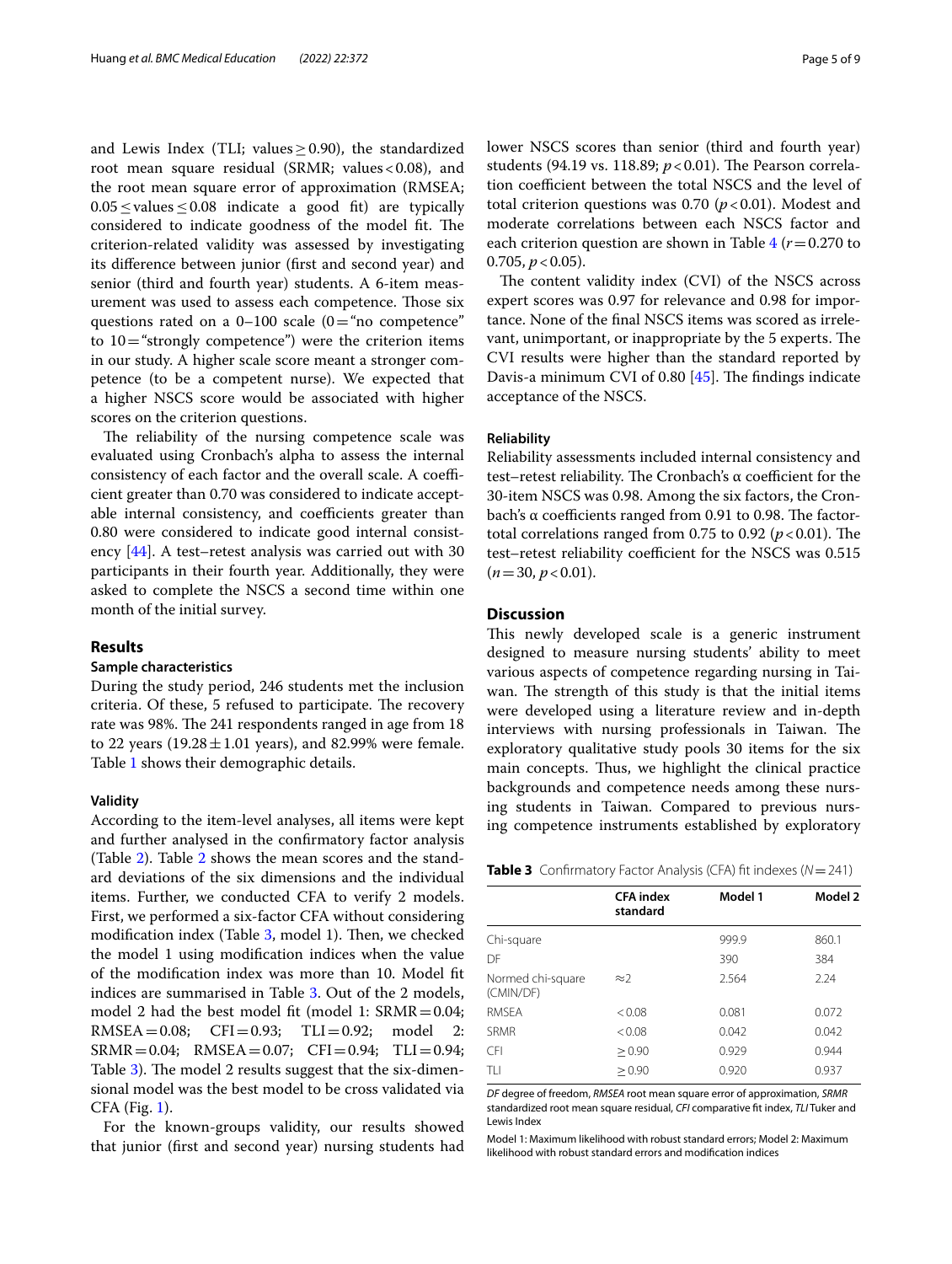<span id="page-5-0"></span>**Fig. 1** Confrmatory Factor Analysis of the Nursing Student Competence Scale

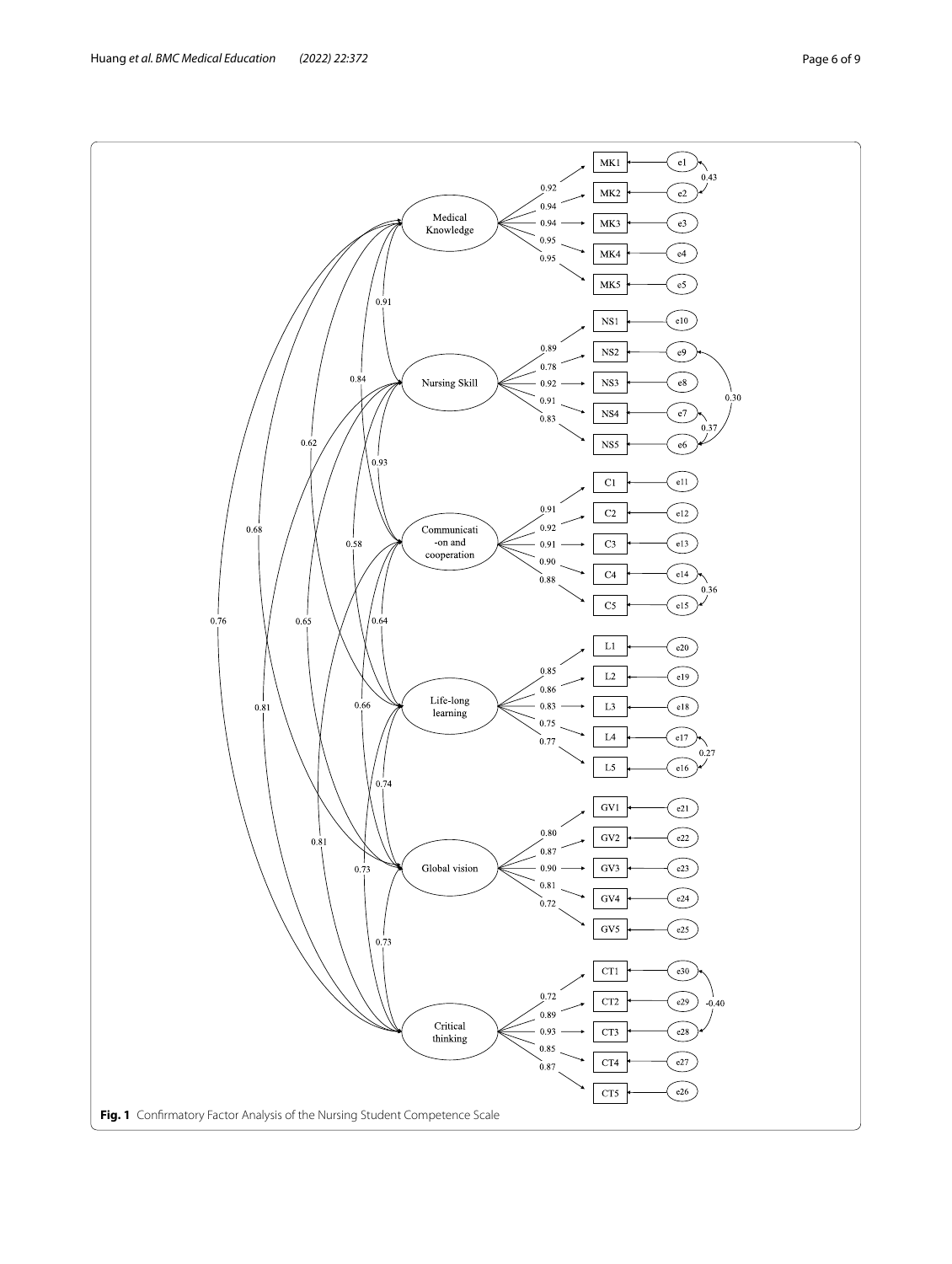factor analysis in Taiwan [\[13](#page-7-12), [14](#page-7-13)], we performed the validation study through confrmatory factor analysis, known-groups validity, and criterion validity based on our theoretical framework. Our results show that all six factors are representative and, hence, the newly designed Nurse Competence Scale has a good construct and criterion validity, indicating that it can be used to evaluate nursing students' core competence. Internal consistency and test–retest reliability were used to assess reliability. The findings show the new NSCS demonstrated good consistency of results across items and measures from one time to another. Therefore, results from our study indicate that the NSCS possesses a substantial reliability and validity for assessing the core competence of nursing students.

Based on our results, the 30-item NSCS scale comprised six factors: (1) medical related knowledge, (2) basic nursing skills, (3) communication and cooperation (4) life-long learning, (5) global vision, and (6) critical thinking. Previous studies have reported that the main nursing competences may be divided into ability to understand people and situations, ability to provide people-centred care, and ability to improve nursing quality [[19,](#page-8-1) [21\]](#page-8-3). Compared to these studies, the six nursing competences in our study correspond to the above three categories and, additionally, show the hierarchy among them (Additional file  $1$ : Appendix 1). Our study shows that medical related knowledge is refected in nurses' ability to understand people and situations at the most basic level of nursing competences. Both basic nursing skills and communication and cooperation are classifed as the ability to provide people-centred care, which is the middle level of nursing competence and provides foundational nursing care. Critical thinking, global vision, and life-long learning are categorised as the ability to improve nursing quality, which pertained to the highest level of nursing competence. As approximately half of the nursing competences in our study belonged to the highest level of nursing ability, our results refect the nursing educators' expectations of high levels of ability for the students in Taiwan. Issues around developing the nursing profession involve medical patriarchy in the health care system. When nurses demonstrate sufficient ability to improve the quality of care they provide, the nursing profession can be recognised by other health teams. Designing and arranging education courses tailored to diferent years in accordance with the development of nursing competencies are recommended for the future in Taiwan.

This study has some limitations which must be considered. All participants were enrolled from one university in Taipei. We did not survey nursing students at other facilities. This sampling bias might undermine the external validity of the results and cause selection bias. Whether or not the identifed nursing competence in Taiwan are consistent with those of other colleges/ universities merits further studies. Furthermore, nursing students who transferred from other colleges/universities were included in this study; we believe that some information from this group was meaningful. Because nursing competence is a linguistically and culturally sensitive measure, the applicability of the NSCS should be reappraised when used in diferent countries. Lastly, only thirty nursing students joined the test– retest measure. Further research is needed to assess this NSCS.

## **Conclusions**

This study contributes to a body of evidence about the psychometric properties of nursing competence. This validated study shows that the NSCS is an appropriate tool for measuring and assessing nursing competence

<span id="page-6-0"></span>**Table 4** Correlation coefficients between criterion questions and Nursing Student Competence Scale ( $N=241$ )

|                                  | Criterion                       |                             |                                   |                                                    |           |           |           |
|----------------------------------|---------------------------------|-----------------------------|-----------------------------------|----------------------------------------------------|-----------|-----------|-----------|
|                                  | Medical<br>related<br>knowledge | <b>Basic nursing skills</b> | Communi-cation<br>and cooperation | Life-long learning Global vision Critical thinking |           |           | Sum       |
| <b>NSCS</b>                      |                                 |                             |                                   |                                                    |           |           |           |
| Medical related<br>knowledge     | $0.605**$                       | $0.705**$                   | $0.336**$                         | $0.424**$                                          | $0.330**$ | $0.514**$ | $0.645**$ |
| Basic nursing skills             | $0.518**$                       | $0.654**$                   | $0.350**$                         | $0.431**$                                          | $0.270**$ | $0.485**$ | $0.599**$ |
| Communication and<br>cooperation | $0.508**$                       | $0.638**$                   | $0.358**$                         | $0.427**$                                          | $0.298**$ | $0.457**$ | $0.594**$ |
| Life-long learning               | $0.440**$                       | $0.430**$                   | $0.481**$                         | $0.523**$                                          | $0.344**$ | $0.470**$ | $0.578**$ |
| Global vision                    | $0.480**$                       | $0.500**$                   | $0.454**$                         | $0.532**$                                          | $0.521**$ | $0.505**$ | $0.648**$ |
| Critical thinking                | $0.528**$                       | $0.541**$                   | $0.397**$                         | $0.448**$                                          | $0.370**$ | $0.533**$ | $0.613**$ |
| Sum                              | $0.596**$                       | $0.681**$                   | $0.443**$                         | $0.523**$                                          | $0.396**$ | $0.566**$ | $0.702**$ |

\*\* *p*<0.01; Abbreviations: NSCS, Nursing Student Competence Scale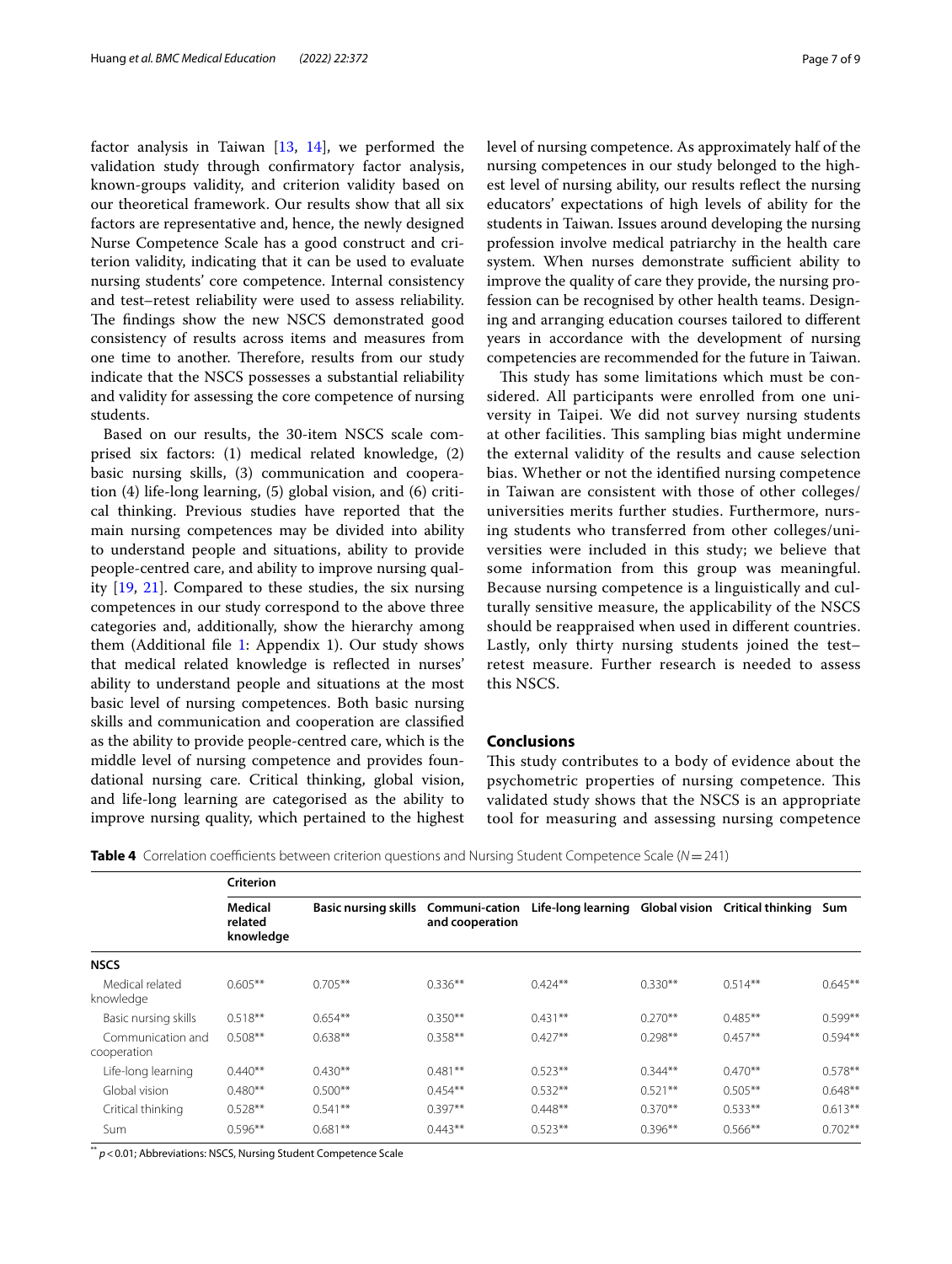among nursing students in Taiwan. Valid and reliable questionnaires can accurately measure the degree of development of each nursing competence. Misunderstanding the core competencies regarding nursing could cause nursing teachers to miss opportunities to assist students. Our results suggest that this NSCS scale should be integrated into bachelor nursing education in Taiwan to efectively assess the development of core competences among nursing students. The NSCS scale is useful for developing specifc and efective strategies regarding the care dilemma in the teaching and learning environment and, here, a complete understanding of nursing competence will enlighten nursing professionals, especially nursing educators. More precise and specifc teaching strategies are needed to overcome poor nursing competence in the future.

#### **Abbreviations**

CFA: Confrmatory factor analysis; CFI: Comparative ft index; CR: Critical ratio; DF: Degree of freedom; RMSEA: Root mean square error of approximation; MLR: Maximum likelihood estimator method; NSCS: Nursing Student Competence Scale; SRMR: Standardized root mean square residual; TLI: Tuker and Lewis Index.

## **Supplementary Information**

The online version contains supplementary material available at [https://doi.](https://doi.org/10.1186/s12909-022-03439-y) [org/10.1186/s12909-022-03439-y.](https://doi.org/10.1186/s12909-022-03439-y)

<span id="page-7-17"></span>**Additional fle 1. Appendix 1.** Hierarchy diagram among competence, core competence, and curriculum design.

#### **Acknowledgements**

The authors would like to thank all participants from MacKay Medical College.

#### **Authors' contributions**

Sheng-Miauh Huang, Su-Chen Fang, Chia-Tai Hung and Yi-Heng Chen contributed to the design and implementation of the research, to the analysis of the results and to the writing of the manuscript. The author(s) read and approved the fnal manuscript.

#### **Funding**

This study was supported by grants from MacKay Medical College, Taiwan (grant no. MMC-RD-110-2B-P001). We sincerely thank all the participants in the study.

#### **Availability of data and materials**

The data that support the findings of this study are available from the corresponding author upon reasonable request.

#### **Declarations**

## **Ethics approval and consent to participate**

This study was approved by the ethics review committee of MacKay Memorial Hospital (21MMHIS113e). We confrmed that all methods were performed in accordance with the relevant guidelines and regulations. Informed consent was obtained from study subjects. The results of all analyses will be forwarded to all students after publication.

#### **Consent for publication**

All authors have known and agreed to publish this paper.

#### **Competing interests**

The authors declare no confict of interest.

Received: 4 November 2021 Accepted: 9 May 2022

#### **References**

- <span id="page-7-0"></span>1. Prahalad CK, Hamel G. The core competence of the corporation. Harvard Business Review. 1990. [https://hbr.org/1990/05/the-core-competence](https://hbr.org/1990/05/the-core-competence-of-the-corporation) [of-the-corporation.](https://hbr.org/1990/05/the-core-competence-of-the-corporation) Accessed 21 May 2021.
- <span id="page-7-1"></span>2. Weeks KW, Pontin D. Modelling the landscape of professional nursing competence - A global perspective. Nurse Educ Pract. 2020;44:102738. [https://doi.org/10.1016/j.nepr.2020.102738.](https://doi.org/10.1016/j.nepr.2020.102738)
- <span id="page-7-2"></span>3. Albarqouni L, Hofmann T, Straus S, Olsen NR, Young T, Ilic D, et al. Core Competencies in Evidence-Based Practice for Health Professionals: Consensus Statement Based on a Systematic Review and Delphi Survey. JAMA Netw Open. 2018;1(2):e180281. [https://doi.org/10.1001/](https://doi.org/10.1001/jamanetworkopen.2018.0281) [jamanetworkopen.2018.0281.](https://doi.org/10.1001/jamanetworkopen.2018.0281)
- <span id="page-7-3"></span>4. Ruczynski LI, van de Pol MH, Schouwenberg BJ, Laan RF, Fluit CR. Learning clinical reasoning in the workplace: a student perspective. BMC Med Educ. 2022;22(1):19. <https://doi.org/10.1186/s12909-021-03083-y>.
- <span id="page-7-4"></span>5. Ring M, Brodsky M, Low Dog T, Sierpina V, Bailey M, Locke A, Kogan M, Rindfleisch JA, Saper R. Developing and implementing core competencies for integrative medicine fellowships. Acad Med. 2014;89(3):421–8. <https://doi.org/10.1097/ACM.0000000000000148>.
- <span id="page-7-5"></span>6. Hodges AL, Konicki AJ, Talley MH, Bordelon CJ, Holland AC, Galin FS. Competency-based education in transitioning nurse practitioner students from education into practice. J Am Assoc Nurse Pract. 2019;31(11):675–82. [https://doi.org/10.1097/JXX.0000000000000327.](https://doi.org/10.1097/JXX.0000000000000327)
- <span id="page-7-6"></span>7. Carraccio C, Englander R, Van Melle E, Ten Cate O, Lockyer J, Chan MK, et al. Advancing Competency-Based Medical Education: A Charter for Clinician-Educators. Acad Med. 2016;91(5):645–9. [https://doi.org/10.](https://doi.org/10.1097/ACM.0000000000001048) [1097/ACM.0000000000001048.](https://doi.org/10.1097/ACM.0000000000001048)
- <span id="page-7-7"></span>8. Flinkman M, Leino-Kilpi H, Numminen O, Jeon Y, Kuokkanen L, Meretoja R. Nurse Competence Scale: a systematic and psychometric review. J Adv Nurs. 2017;73(5):1035–50. [https://doi.org/10.1111/jan.13183.](https://doi.org/10.1111/jan.13183)
- <span id="page-7-8"></span>9. Ličen S, Plazar N. Identifcation of nursing competency assessment tools as possibility of their use in nursing education in Slovenia--a systematic literature review. Nurse Educ Today. 2015;35(4):602–8. [https://](https://doi.org/10.1016/j.nedt.2014.12.023) [doi.org/10.1016/j.nedt.2014.12.023.](https://doi.org/10.1016/j.nedt.2014.12.023)
- <span id="page-7-9"></span>10. Wangensteen S, Johansson IS, Nordström G. Nurse Competence Scale–psychometric testing in a Norwegian context. Nurse Educ Pract. 2015;15(1):22–9.<https://doi.org/10.1016/j.nepr.2014.11.007>.
- <span id="page-7-10"></span>11. Li H, Ding N, Zhang Y, Liu Y, Wen D. Assessing medical professionalism: A systematic review of instruments and their measurement properties. PLoS ONE. 2017;12(5):e0177321. [https://doi.org/10.1371/journal.pone.](https://doi.org/10.1371/journal.pone.0177321) [0177321](https://doi.org/10.1371/journal.pone.0177321).
- <span id="page-7-11"></span>12. Aydin A, Hiçdurmaz D. Holistic nursing competence scale: Turkish translation and psychometric testing. Int Nurs Rev. 2019;66(3):425–33. <https://doi.org/10.1111/inr.12514>.
- <span id="page-7-12"></span>13. Hsu LL, Hsieh SI. Development and psychometric evaluation of the competency inventory for nursing students: a learning outcome perspective. Nurse Educ Today. 2013;33(5):492–7. [https://doi.org/10.](https://doi.org/10.1016/j.nedt.2012.05.028) [1016/j.nedt.2012.05.028](https://doi.org/10.1016/j.nedt.2012.05.028).
- <span id="page-7-13"></span>14. Kao CC, Chao HL, Liu YH, Pan IJ, Yang LH, Chen WI. Psychometric testing of the newly developed competence scale for clinical nurses. J Nurs Res. 2022;30(2):e198. [https://doi.org/10.1097/jnr.0000000000000472.](https://doi.org/10.1097/jnr.0000000000000472)
- <span id="page-7-14"></span>15 Moskoei S, Mohtashami J, Ghalenoeei M, Nasiri M, Tafreshi MZ. Development and psychometric properties rating scale of "clinical competency evaluation in mental health nurses": Exploratory factor analysis. Electron Physician. 2017;9(4):4155–61. [https://doi.org/10.19082/4155.](https://doi.org/10.19082/4155)
- <span id="page-7-15"></span>16. Lin MH, Chang TH, Lee YH, Wang PY, Lin LH, Hsu HC. Developing and validating the Nursing Cultural Competence Scale in Taiwan. PLoS ONE. 2019;14(8):e0220944. [https://doi.org/10.1371/journal.pone.0220944.](https://doi.org/10.1371/journal.pone.0220944)
- <span id="page-7-16"></span>17. Almalkawi I, Jester R, Terry L. Exploring mentors' interpretation of terminology and levels of competence when assessing nursing students: An integrative review. Nurse Educ Today. 2018;69:95–103. [https://doi.org/10.](https://doi.org/10.1016/j.nedt.2018.07.003) [1016/j.nedt.2018.07.003.](https://doi.org/10.1016/j.nedt.2018.07.003)